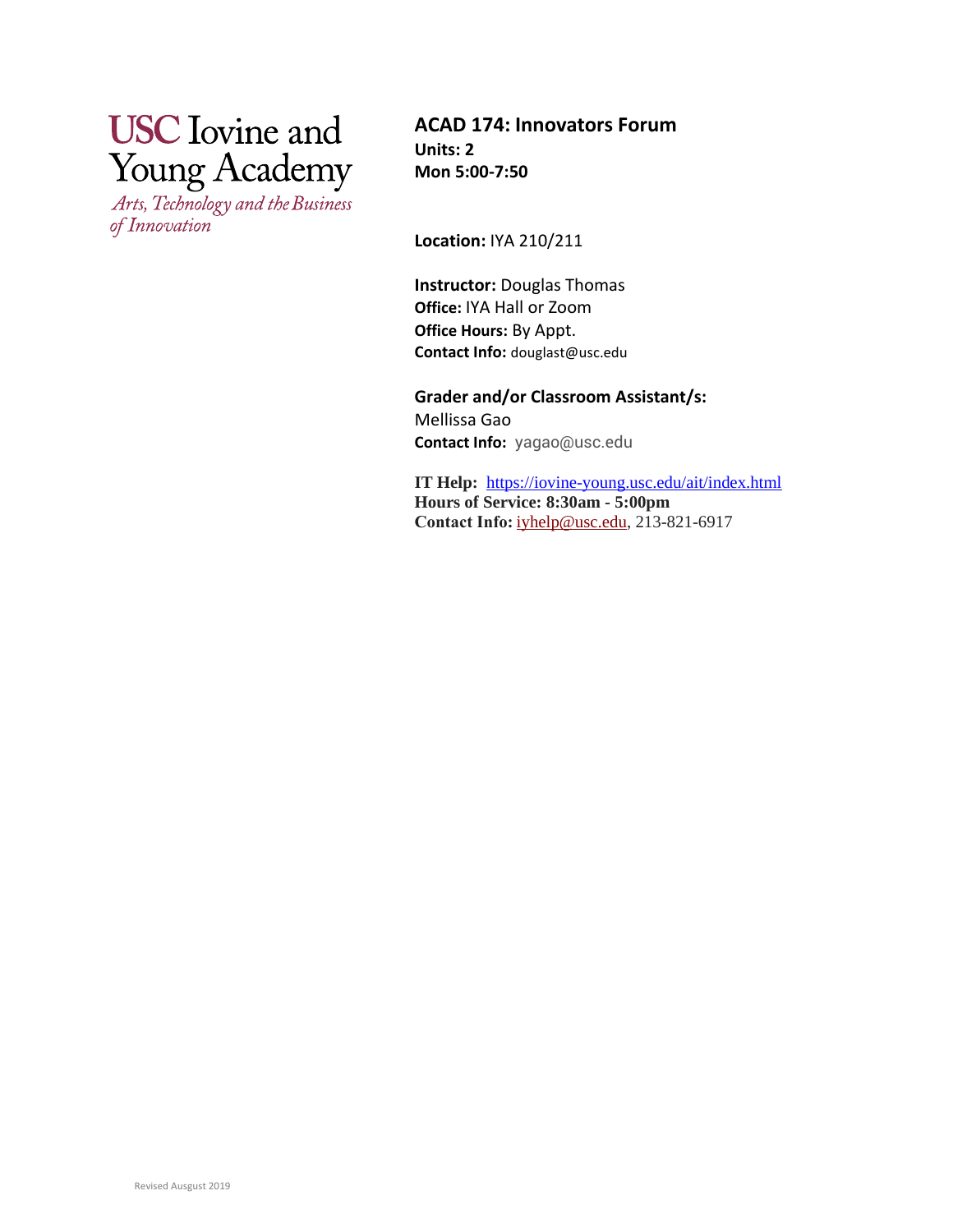## **Course Description**

Following Forum lectures, Academy majors have the opportunity to pitch to and receive feedback from guest lecturers.

#### **Learning Objectives and Outcomes**

By the completion of this course, all students will be able to:

- Understand the innovator's mindset
- Critically discern various leadership models
- Understand the multifaceted dimensions of problem solving
- Articulate the practice of innovative thinking
- Build interview and discussion skills
- Present project concepts verbally, textually, and visually to diverse audiences
- Form and work successfully in teams
- Assess peer work and provide constructive review

**Prerequisite(s):** None **Co-Requisite(s):** None **Concurrent Enrollment:** None **Recommended Preparation**: None

#### **Description and Assessment of Assignments**

| Grading Breakdown:                |     |
|-----------------------------------|-----|
| Class Participation               | 15% |
| Speaker Presentations/Pitches (6) | 85% |

Class Participation is graded based on attendance as well as quality of substantive contributions to class discussions

Speaker Presentations will be the grade your group receives for the project and presentation. All group members will receive the same grade for each presentation

Grading Scale: Please note that I do not round grades up.

#### **Grading Breakdown**

Including the above detailed assignments, how will students be graded overall? Participation should be no more than 15%, unless justified for a higher amount. All must total 100%.

| <b>Assignment</b>          | <b>Points</b> | % of Grade |
|----------------------------|---------------|------------|
| <b>Class Participation</b> | 15            | 15         |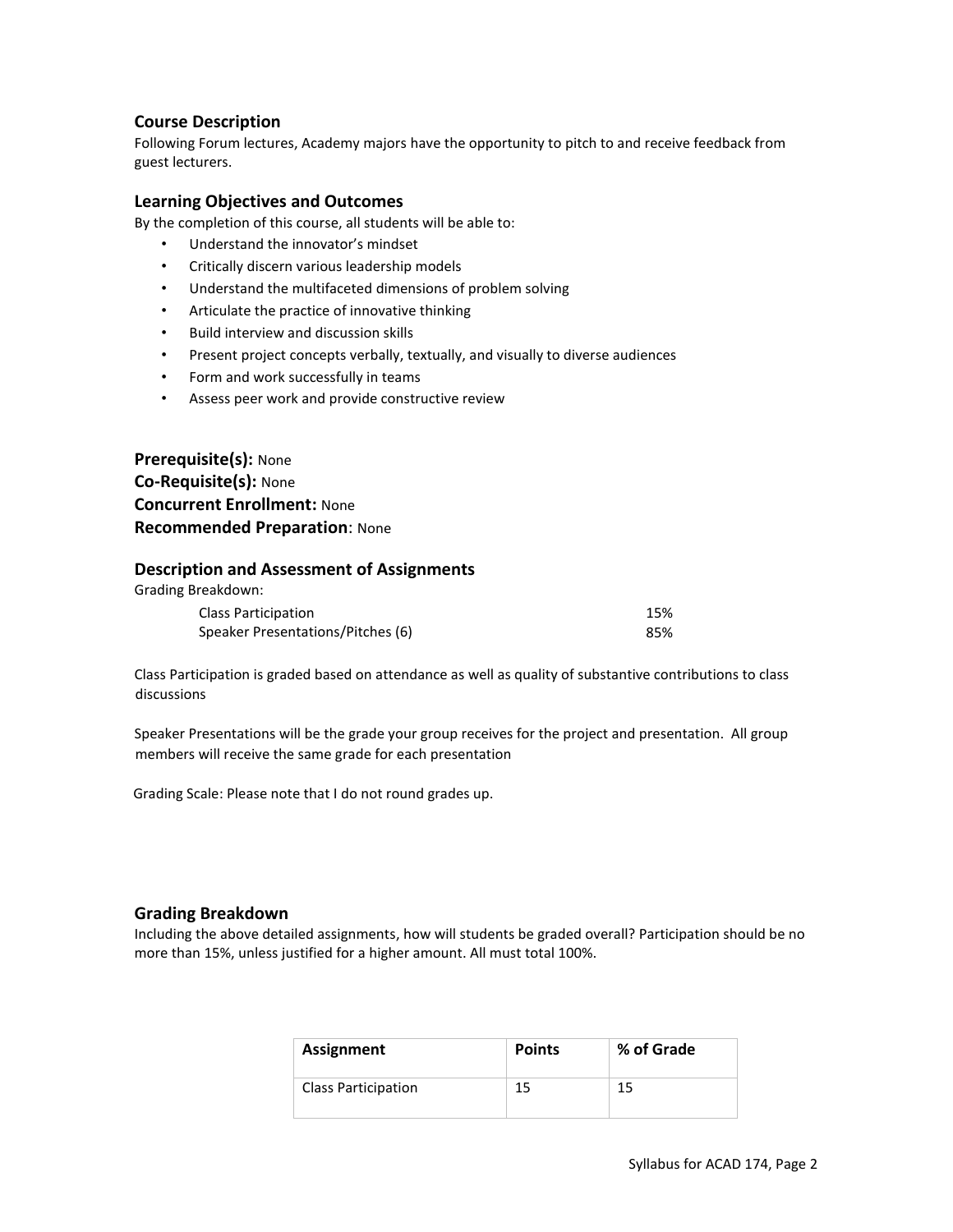| Speaker Presentations/Pitches<br>(6) | 85  | 85  |
|--------------------------------------|-----|-----|
| <b>TOTAL</b>                         | 100 | 100 |

## **Grading Scale (Example)**

Course final grades will be determined using the following scale

|    | Course final gra |
|----|------------------|
| А  | 95-100           |
| А- | 90-94            |
| B+ | 87-89            |
| В  | 83-86            |
| в- | 80-82            |
| C+ | 77-79            |
| C  | 73-76            |
| C- | 70-72            |
| D+ | 67-69            |
| D  | 63-66            |
| D- | 60-62            |
| c  | 50 and           |

F 59 and below

## **Assignment Submission Policy**

Groups will submit their presentation slides on the day of the presentation, uploaded to Blackboard

## **Grading Timeline**

Presentations will be graded and assessed/critiqued the week following presentations in class.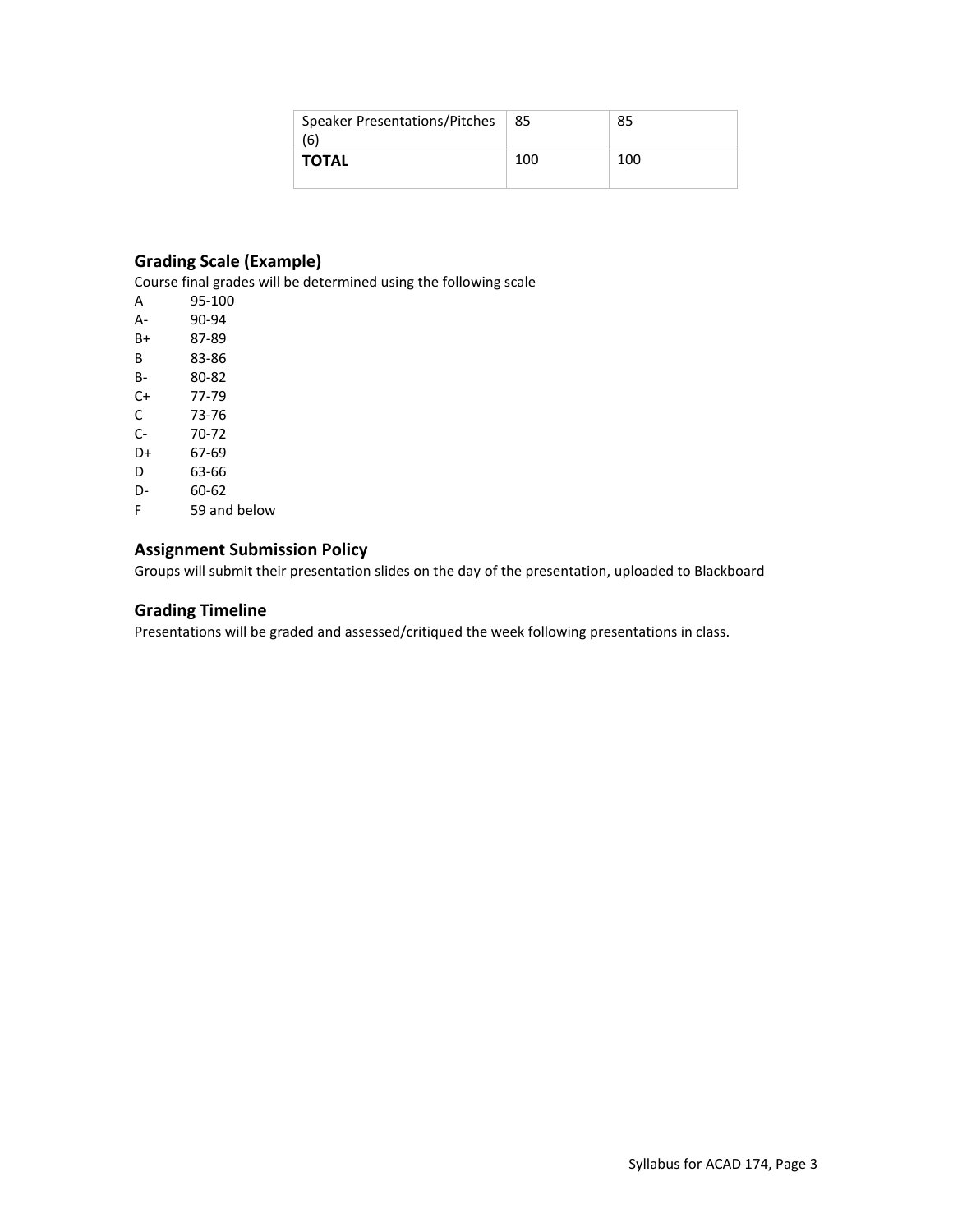## **Academy Attendance Policy**

The Academy maintains rigorous academic standards for its students and on-time attendance at all class meetings is expected. Each student will be allowed two excused absences over the course of the semester for which no explanation is required. Students are admonished to not waste excused absences on noncritical issues, and to use them carefully for illness or other issues that may arise unexpectedly. Except in the case of prolonged illness or other serious issue (see below), no additional absences will be excused. Each unexcused absence will result in the lowering of the final grade by ⅓ of a grade (e.g., an A will be lowered to A-, and A- will be lowered to a B+, etc.). In addition, being tardy to class will count as one-third of an absence. Three tardies will equal a full course absence.

Students remain responsible for any missed work from excused or unexcused absences. Immediately following an absence, students should contact the instructor to obtain missed assignments or lecture notes and to confirm new deadlines or due dates. Extensions or other accommodations are at the discretion of the instructor.

Automatically excused absences normally many not be used for quiz, exam or presentation days. Using an excused absence for a quiz, exam or presentation, such as in the case of sudden illness or other emergency, is at the discretion of the instructor.

In the case of prolonged illness, family emergencies, or other unforeseen serious issues, the student should contact the instructor to arrange for accommodation. Accommodation may also be made for essential professional or career-related events or opportunities. All accommodations remain at the discretion of the instructor, and appropriate documentation may be required.

## *Fall 2021 addendum:*

- Unless students provide an accommodation letter from USC's Office of Student Accessibility Services or a letter from IYA Student Services detailing visa or travel restrictions, attendance and active participation is expected in the classroom. Any student with such accommodations should submit their accommodation document to the instructor as soon as possible to discuss appropriate accommodations. Either classroom recordings or live remote access to the class via Zoom will be provided.
- Students who are experiencing illness should not attend class in person. Please inform the instructor in advance of any class sessions that you can't attend for medical reasons, and accommodations will be arranged to view recorded lectures and submit alternatives to any missed class participation. Students will not be penalized for not attending class in person under these circumstances.
- In the event that you find yourself experiencing COVID-19 related symptoms, in keeping with university recommendations, you should Stay home! This is the best way to prevent spreading COVID-19 as supported by scientific evidence; Please do not come to an in-person class if you are feeling ill, particularly if you are experiencing symptoms of COVID-19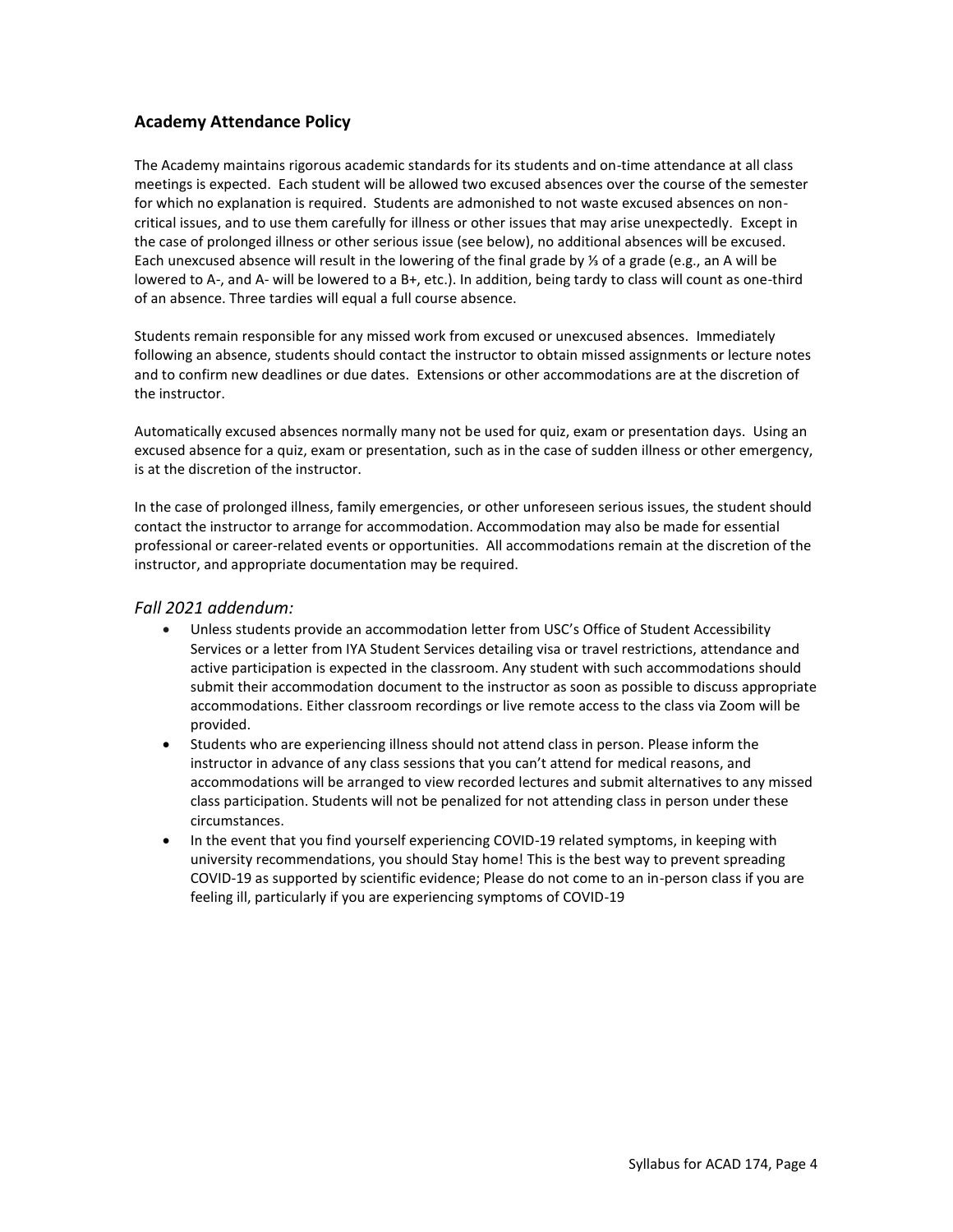## **Statement on Academic Conduct and Support Systems**

#### **Academic Conduct:**

Plagiarism – presenting someone else's ideas as your own, either verbatim or recast in your own words – is a serious academic offense with serious consequences. Please familiarize yourself with the discussion of plagiarism in SCampus in Part B, Section 11, "Behavior Violating University Standards" [policy.usc.edu/scampus-part-b.](https://policy.usc.edu/scampus-part-b/) Other forms of academic dishonesty are equally unacceptable. See additional information in SCampus and university policies on scientific misconduct[, policy.usc.edu/scientific](http://policy.usc.edu/scientific-misconduct)[misconduct.](http://policy.usc.edu/scientific-misconduct)

#### **Support Systems:**

*Student Health Counseling Services - (213) 740-7711 – 24/7 on call* [engemannshc.usc.edu/counseling](https://engemannshc.usc.edu/counseling/)

Free and confidential mental health treatment for students, including short-term psychotherapy, group counseling, stress fitness workshops, and crisis intervention.

*National Suicide Prevention Lifeline - 1 (800) 273-8255 – 24/7 on call* [suicidepreventionlifeline.org](http://www.suicidepreventionlifeline.org/)

Free and confidential emotional support to people in suicidal crisis or emotional distress 24 hours a day, 7 days a week.

*Relationship and Sexual Violence Prevention Services (RSVP)* 

213-740-9355 (WELL

<https://studenthealth.usc.edu/sexual-assault/>

Free and confidential therapy services, workshops, and training for situations related to gender-based harm.

Relationship and Sexual Violence Prevention and Services provides immediate therapy services for situations related to gender- and power-based harm (e.g., sexual assault, domestic violence, stalking)[.](https://engemannshc.usc.edu/rsvp/)

## *Office of Equity and Diversity (OED) | Title IX - (213) 740-5086* [equity.usc.edu,](https://equity.usc.edu/) [titleix.usc.edu](http://titleix.usc.edu/)

Information about how to get help or help a survivor of harassment or discrimination, rights of protected classes, reporting options, and additional resources for students, faculty, staff, visitors, and applicants. The university prohibits discrimination or harassment based on the following protected characteristics: race, color, national origin, ancestry, religion, sex, gender, gender identity, gender expression, sexual orientation, age, physical disability, medical condition, mental disability, marital status, pregnancy, veteran status, genetic information, and any other characteristic which may be specified in applicable laws and governmental regulations.

*USC Policy Reporting to Title IX (213) 740-5086*

<https://policy.usc.edu/reporting-to-title-ix-student-misconduct/>

The university encourages individuals to report prohibited conduct to the *Title IX Office*. Individuals can report to the university *Title IX Coordinator* in the *Office of Equity and Diversity[.](http://sarc.usc.edu/)*

#### *Bias Assessment Response and Support - (213) 740-2421* [studentaffairs.usc.edu/bias-assessment-response-support](https://studentaffairs.usc.edu/bias-assessment-response-support/)

Avenue to report incidents of bias, hate crimes, and microaggressions for appropriate investigation and response[.](https://studentaffairs.usc.edu/bias-assessment-response-support/)

*The Office of Disability Services and Programs - (213) 740-0776*